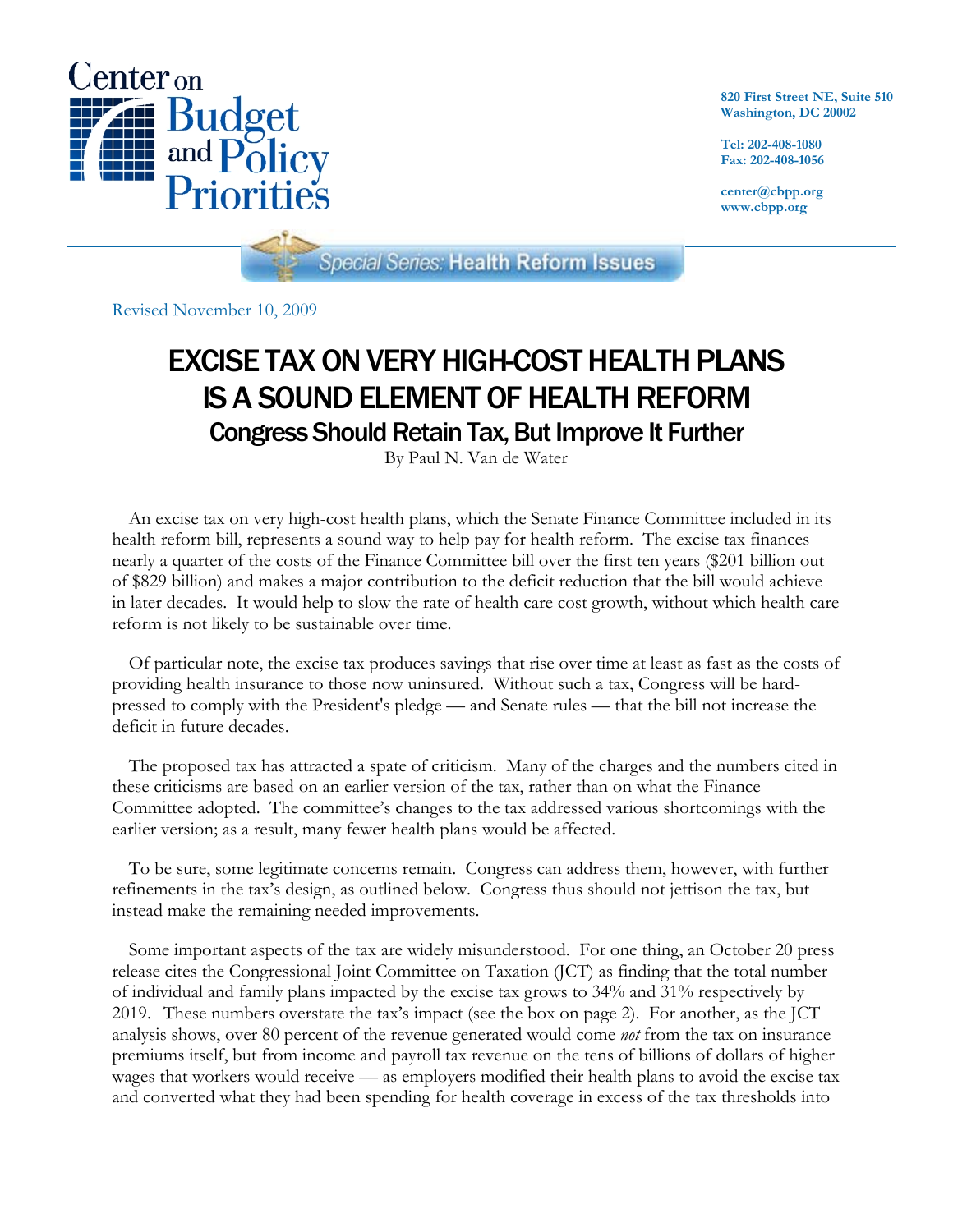#### The Joint Tax Committee's Analysis of the Excise Tax

The Joint Committee on Taxation (JCT) analysis of the Senate Finance Committee excise tax provision is causing some confusion. That analysis forms the basis for much of this paper. But an October 20 press release presents the analysis in a very different light, describing the JCT as finding that "the total number of individual and family plans impacted by the excise tax grows from 19% to [34]% and 14% [to] 31% respectively between 2013 and 2019."a These numbers overstate the tax's impact. They also should be understood in the context of JCT's overall analysis and findings.

- The figures do *not* account for the higher tax thresholds for health plans that cover retirees, workers in high-risk occupations, or (on a transitional basis) workers in high-cost states. These JCT figures reflect *only* the base threshold amounts of \$8,000 for coverage of single individuals and \$21,000 for family coverage in 2013.
- These figures count health insurance *plans*, rather than *beneficiaries*. The difference is significant because many of the plans that would be affected apparently are smaller plans with a below-average number of enrollees. JCT estimates that only 7.7 percent of tax filing units would be affected by the excise tax in 2013 and 17.6 percent in 2019. (A tax filing unit consists of an individual or married couple that would, if their income were above the filing thresholds, file an individual income tax return, along with their dependents.)
- Furthermore, JCT reports that most of the affected health insurance plans *would not actually pay the excise tax*. Employers would modify their health plans to stay within the thresholds for the excise tax, and they would convert the resulting savings into higher wages or other fringe benefits for their employees. JCT estimates that over 80 percent of the revenue raised by the proposal would stem from income and payroll taxes on these higher wages.

a Office of Congressman Joe Courtney, *Nonpartisan Analysis Shows Proposed Excise Tax on Health Care Benefits Will Burden Families, Individuals*, October 20, 2009.

higher wages and salaries. Indeed, one largely overlooked side benefit of the proposal is that by receiving higher wages and paying somewhat more in payroll taxes, most affected workers would qualify for higher Social Security payments when they retire.

## The Excise Tax Provision, as the Finance Committee Modified It

Starting in 2013, the Finance Committee bill would impose a 40-percent excise tax on the portion of the value of health insurance coverage that exceeds \$8,000 for single individuals and \$21,000 for families.<sup>1</sup> In the 17 states with the nation's highest health insurance premiums, the thresholds would be 20 percent, 10 percent, and 5 percent higher than these national thresholds for the first three years, respectively. The tax would be levied on a non-deductible basis on insurance companies or insurance administrators; it would apply to plans sold in the group insurance market and to selfinsured plans but not to plans purchased in the individual market.

 $\overline{a}$ 

<sup>&</sup>lt;sup>1</sup> For purposes of comparison with the thresholds, the value of coverage would include the cost of basic health insurance and reimbursements under a health flexible spending account (FSA), employer contributions to a health savings account or health reimbursement arrangement, and supplementary health insurance coverage.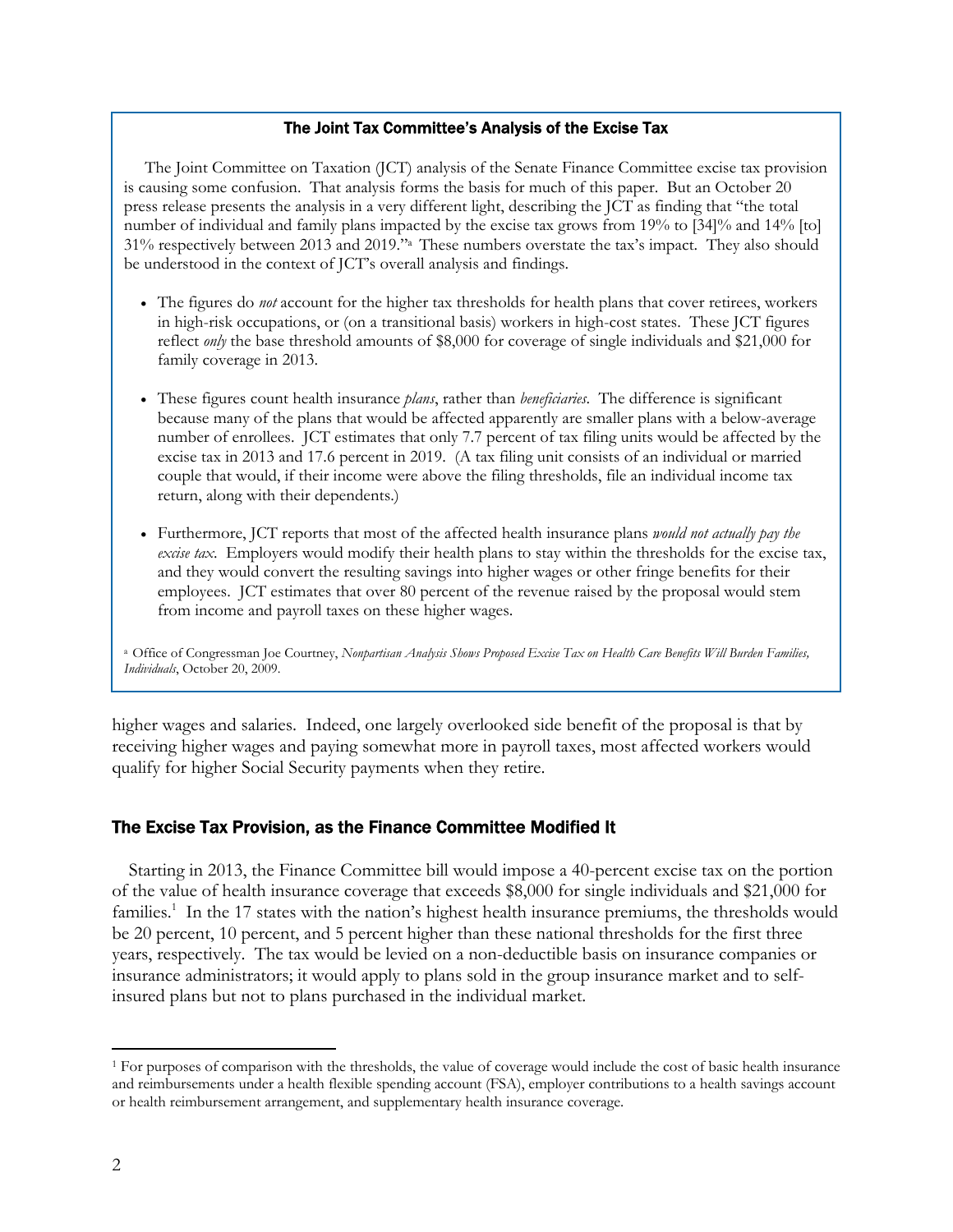The Finance Committee significantly improved the original excise tax proposal during its consideration of the legislation. Its changes substantially reduced the number of plans and enrollees that the excise tax would affect.

- *Higher thresholds.* Under the revised proposal, plans that cover retired people over the age of 55 and people in high-risk professions would have significantly higher thresholds. (High-risk professions include law enforcement, firefighting, rescue/ambulance squads, construction, mining, agriculture, forestry, and fishing.) For each person in one of these categories, the threshold would be increased by  $$1,850$  — to  $$9,850$  — for individual coverage, and by  $$5,000$ — to \$26,000 — for family coverage. The threshold for a plan would, in effect, be the average of the thresholds for each of its enrollees.
- *Increased inflation factor.* Under the original proposal, the thresholds would have risen annually after 2013 with the rate of change in the consumer price index (CPI). Under the current proposal, the thresholds would rise with the CPI *plus one percentage point*. For example, if consumer prices rose 3 percent in a given year, the thresholds would rise by 4 percent. This change in indexing compounds over time and substantially reduces the number of taxpayers and health insurance plans affected by the excise tax in later years.

# Bending the Cost Curve

The proposed excise tax would make a major contribution to slowing the growth of health care costs by discouraging insurers from offering, and firms from purchasing, extremely generous health insurance coverage that can encourage excess health care utilization. That, in turn, would reduce incentives for excessive health care spending.

Congressional Budget Office (CBO) Director Douglas Elmendorf has stated that changing the tax treatment of high-cost health insurance to reduce its attraction is one of "two powerful policy levers" the federal government has available to encourage changes in medical practice and thereby slow the increase in health care costs. (Changing Medicare's payment rules is the other.) "Nearly all analysts agree," CBO has reported, "that the current tax treatment of employer-based health insurance — which exempts most payments for such insurance from both income and payroll taxes — dampens incentives for cost control because it is open-ended."2 (For a further discussion of these issues, see the box on page 7.)

An important feature of the excise tax is that, according to CBO, the revenues it raises will more than keep pace with the cost of health coverage expansions in future decades. Pay-as-you-go rules in the House and the Senate require that a bill be fully paid for over the next ten years. In addition, a bill is subject to a 60-vote point of order in the Senate if it adds more than \$5 billion to the federal deficit in any of the following four decades.<sup>3</sup> Also, President Obama has pledged that health reform legislation will not increase the deficit at all in future decades. Without the excise tax or a comparable provision, health reform may well fail to meet these budgetary tests.

 $\overline{a}$ 2 Douglas W. Elmendorf, Letter to the Honorable Kent Conrad, June 16, 2009.

<sup>3</sup> S. Con. Res. 70, 100th Congress, section 311.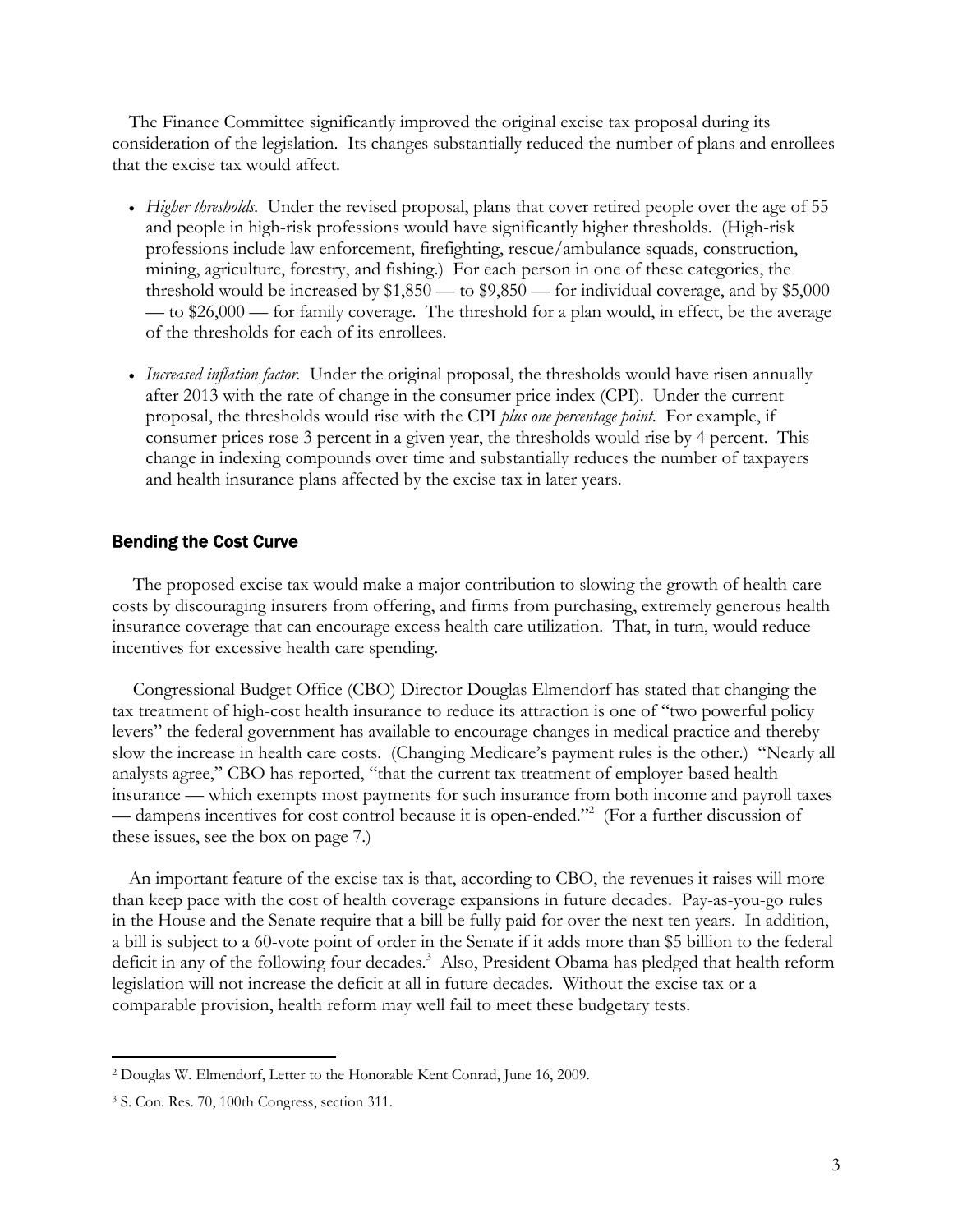## Most People and Plans Not Affected

The thresholds for the proposed excise tax are sufficiently high that most health insurance plans would not be affected.

- In 2009, the average employer-sponsored health insurance plan is valued at \$4,824 for a single individual and \$13,375 for a family, far below the thresholds for the excise tax.<sup>4</sup>
- The health insurance plan most commonly chosen by federal employees including Members of Congress — costs \$5,872 for individual coverage and \$13,446 for a family.<sup>5</sup>
- Under the Finance Committee's plan, the threshold for taxation would be at least \$21,000 for family coverage in 2013. A plan costing \$21,000 in 2013 (the equivalent of about \$17,550 in 2009) would be about *a third more generous* than the plan that most Members of Congress have. It also would be about *a third more generous* than the typical employer-sponsored health insurance plan.

The Congressional Joint Committee on Taxation (JCT) estimates that only 7.7 percent of tax filing units would be affected by the excise tax in 2013 and 17.6 percent by 2019. For those plans that would actually pay the excise tax, that tax would apply to only a portion of the plan's value — the amount above the threshold.

Moreover, most of the affected plans and households would *not* actually pay the excise tax or higher premiums that reflected that tax. The JCT, as well as most economists and health analysts who have examined the proposal, concludes that health insurance plans and employers generally would respond by modifying their health plans to stay within the thresholds and avoid the excise tax; employers would convert the savings produced by modifying the health plans into higher wages or other compensation for employees. (Economic analysis finds that *employees* ultimately bear the employer share of health care premiums by receiving lower wages than they otherwise would. If an employer with a high-cost insurance plan scales back the plan to avoid the excise tax, the employer generally will move the savings to another form of employee compensation. If employers scaled back health plans to avoid the excise tax *without* passing the savings through in this manner, they would put themselves at a disadvantage with other employers in competing for workers.)

Indeed, the JCT estimates that more than four fifths of the revenue that the government would collect as a result of the excise tax would come from income and payroll tax revenue on the billions of dollars in higher wages and salaries that employees would be paid. Of the \$201.4 billion in increased revenue over ten years, only \$37.8 billion would come from the excise tax itself, the JCT estimates.

-

<sup>4</sup> Kaiser Family Foundation and Health Research & Educational Trust, *Employer Health Benefits: 2009 Summary of Findings*, September 2009. The figures cited exclude the cost of coverage for retired workers.

<sup>&</sup>lt;sup>5</sup> U.S. Office of Personnel Management, "Non-Postal Premium Rates for the Federal Employees Health Benefits Program," http://www.opm.gov/insure/health/rates/nonpostalffs2009.pdf, accessed October 15, 2009. Premiums for Blue Cross Blue Shield standard option. The figures cited include the cost of coverage for retired workers.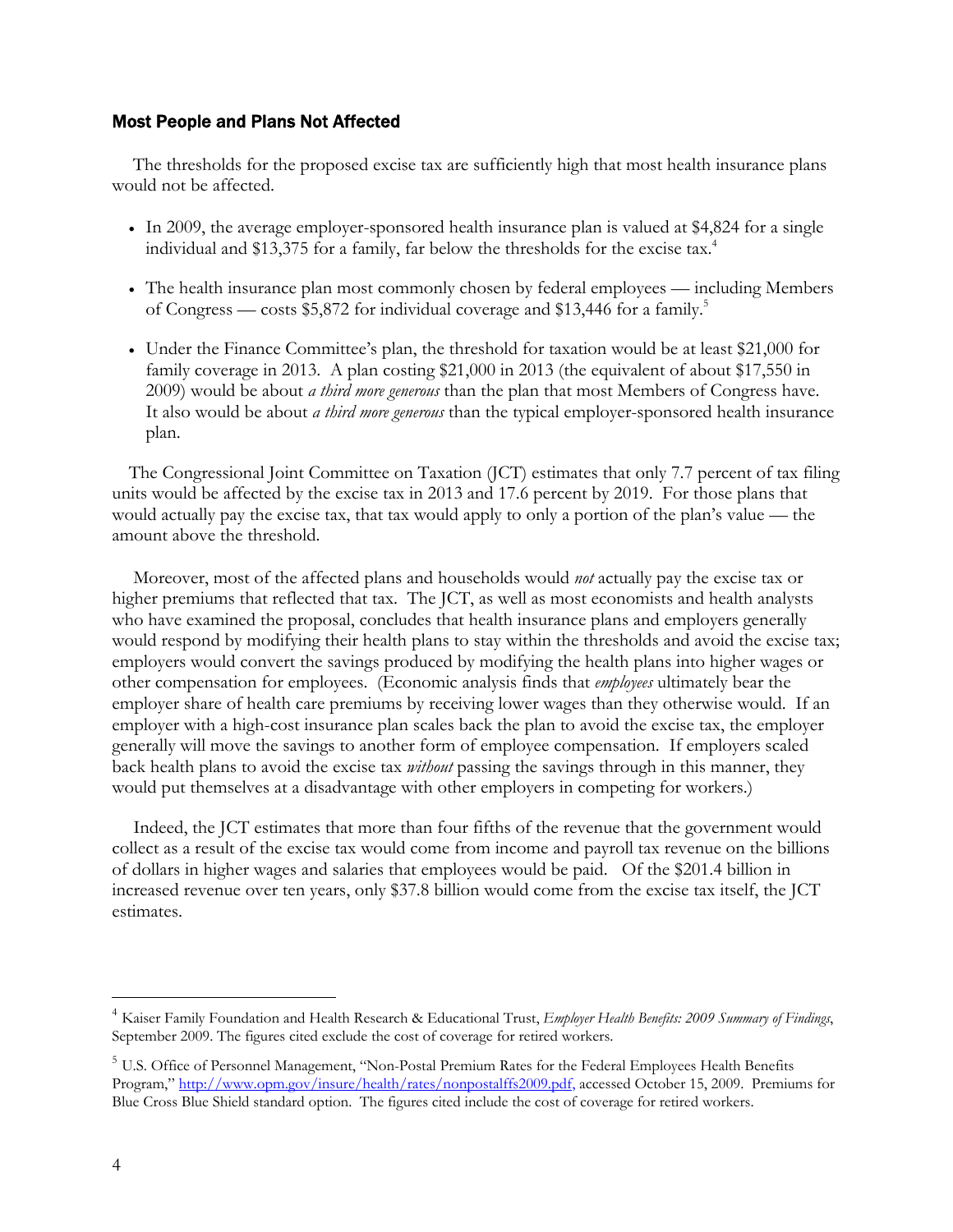### What Insurance Plans Would the Tax Affect?

The high-cost insurance plans that the tax would affect generally offer unusually generous benefits that are not available to most Americans. The executive medical and dental program at Goldman Sachs, one of the nation's largest banks, has become the poster child for lavish health insurance plans. Goldman's top executives participate in a medical and dental plan that costs \$40,543 a year for each participant's family — *three times* the national average, according to the *New York Times*. Paul Fronstin, director of the health research and education program at the Employee Benefit Research Institute, suggests that such extremely expensive plans are likely to have *no* copayments or deductibles, *no* limits of virtually any sort on doctors or procedures, and *no* requirements for referrals.<sup>6</sup>

As another example, the *Boston Globe* recently described a plan that costs \$20,400 a year in 2009 for family coverage — far less than the Goldman Sachs plan, but still 50 percent more than the national average. The plan provides \$450 annually towards gym memberships, or \$200 for home exercise equipment, and \$150 for yoga classes or nutritional counseling. It also requires no cost sharing for many procedures and services and only modest cost sharing for others.7

Similarly, the National Education Association recently identified a dozen other costly insurance plans that might be affected by the excise tax.<sup>8</sup> These plans, too, generally have small or no deductibles, low copayments, and other features that tend to raise costs.

To be sure, not all concerns about the excise tax lack merit. To the contrary, some health insurance plans may have high costs not because they provide very generous benefits but for other reasons. But since it originally surfaced, the proposal has been modified to make allowance for some of these circumstances, and these changes have substantially improved the proposal. Some legitimate criticisms do remain. They, too, can — and should — be addressed.

- *High-Cost Regions.* Health insurance costs more in certain parts of the country. For example, some areas are marked by above-average wages and prices, less competitive markets, or an intensive style of medical practice. The Finance Committee proposal provides higher tax thresholds for high-cost states during a three-year transitional period. Three years is a modest period of time in which to address these factors, and Congress probably should make the transition period somewhat longer.
- *Age of the Workforce.* Some plans are costly because they cover workers who are older than average. Older workers tend to be less healthy and thus costlier to insure than younger workers. In fact, age is probably the single biggest reason why some plans' enrollees are less healthy, on average, than others'.<sup>9</sup> The Finance Committee proposal responds to this problem

 $\overline{a}$ 

<sup>6</sup> Leslie Wayne and David M. Herszenhorn, "A Bid to Tax Health Plans of Executives," *New York Times*, July 27, 2009.

<sup>7</sup> Lisa Wangsness, "Healthcare overhaul could limit tax breaks on benefits," *Boston Globe*, July 4, 2009.

<sup>8</sup> Diane Shust, Director of Government Relations, National Education Association, Letter to Committee on Finance, United States Senate, October 5, 2009.

<sup>&</sup>lt;sup>9</sup> The Finance Committee bill would limit the extent to which insurers could charge higher premiums to small firms with older workers; this is an important insurance-market reform. Insurers would still be able to charge such firms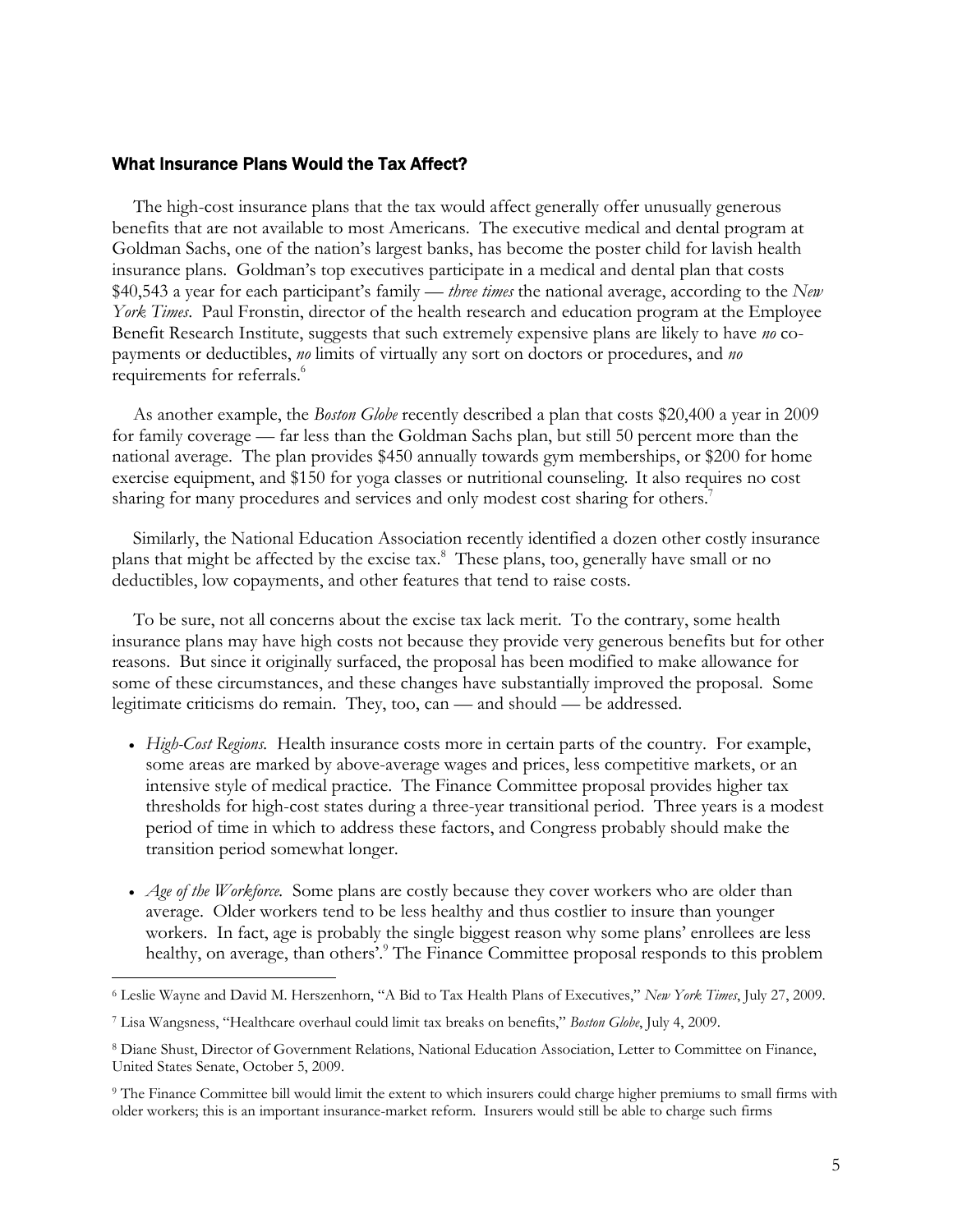by increasing the tax threshold for plans that enroll retirees over age 55. Congress should apply this adjustment as well to plans that cover workers over 55 who are not retired, since the key factor here is age rather than retirement status. Many public employee plans likely have higher costs in substantial part because they have a disproportionate share of older enrollees.

 *Collectively Bargained Plans*. Workers covered by collective bargaining agreements have given up cash wages, pension contributions, or other fringe benefits in exchange for more generous health insurance coverage. When these agreements come up for renewal, health benefits above the tax threshold can be converted into additional wages or pension benefits if the workers so desire. Although many current labor contracts will expire before 2013 when the excise tax provision would take effect, Congress should exempt collectively bargained plans that are now in place from the excise tax until the labor contract is renegotiated.

#### Wages Will Rise, Not Premiums

Contrary to some reports, the excise tax is unlikely to generate much of an increase in health insurance premiums. Although insurers will try to pass along the cost of the excise tax to consumers by raising the price of health coverage, analysts generally expect that health insurance providers, employers, and consumers will modify their behavior to avoid paying the tax. For example, even the recent, widely criticized report from the consulting firm PricewaterhouseCoopers, commissioned by the insurance industry's trade association, admitted, "We expect employers to respond to the tax by restructuring their benefits to avoid it."<sup>10</sup>

Similarly, the JCT writes, "We expect that consumers will seek less costly policies that will reduce their exposure to the excise tax. Cost reductions could be achieved through several strategies, ranging from managed care plans and limited provider networks to more out-of-pocket cost sharing by consumers. When employers offer employees less costly plans, the employees will have less compensation in the form of non-taxable health care benefits and more in the form of [taxable] cash compensation."

JCT projects that only 20 percent of the revenues from the proposal in 2014 will come from the excise tax itself, with the remaining 80 percent coming from additional income and payroll taxes on the increased cash compensation that workers will receive. By 2019, fully 83 percent of the additional revenues will come from taxes on higher wages and salaries, not the excise tax.<sup>11</sup>

Based on the JCT figures, the excise tax will reduce spending on employer-sponsored insurance in 2019 by an estimated nearly \$74 billion, or about 6 percent — an impressive amount that indicates the measure would be successful in helping to "bend the curve" — and lead to a commensurate increase of nearly \$74 billion in wages and other fringe benefits.<sup>12</sup>

significantly more than firms with younger workers, however, and medium-size firms with a disproportionately older workforce would not be affected by the reform.

<sup>10</sup> PricewaterhouseCoopers, *Potential Impact of Health Reform on the Cost of Private Health Insurance Coverage*, October 2009.

<sup>11</sup> Thomas A. Barthold, Chief of Staff, Joint Committee on Taxation, "Memorandum: 40-Percent Excise Tax on High Coverage Health Plans," October 13, 2009.

<sup>12</sup> Jonathan Gruber, "Implications of the JCT Score of the High-Cost Insurance Tax," November 5, 2009.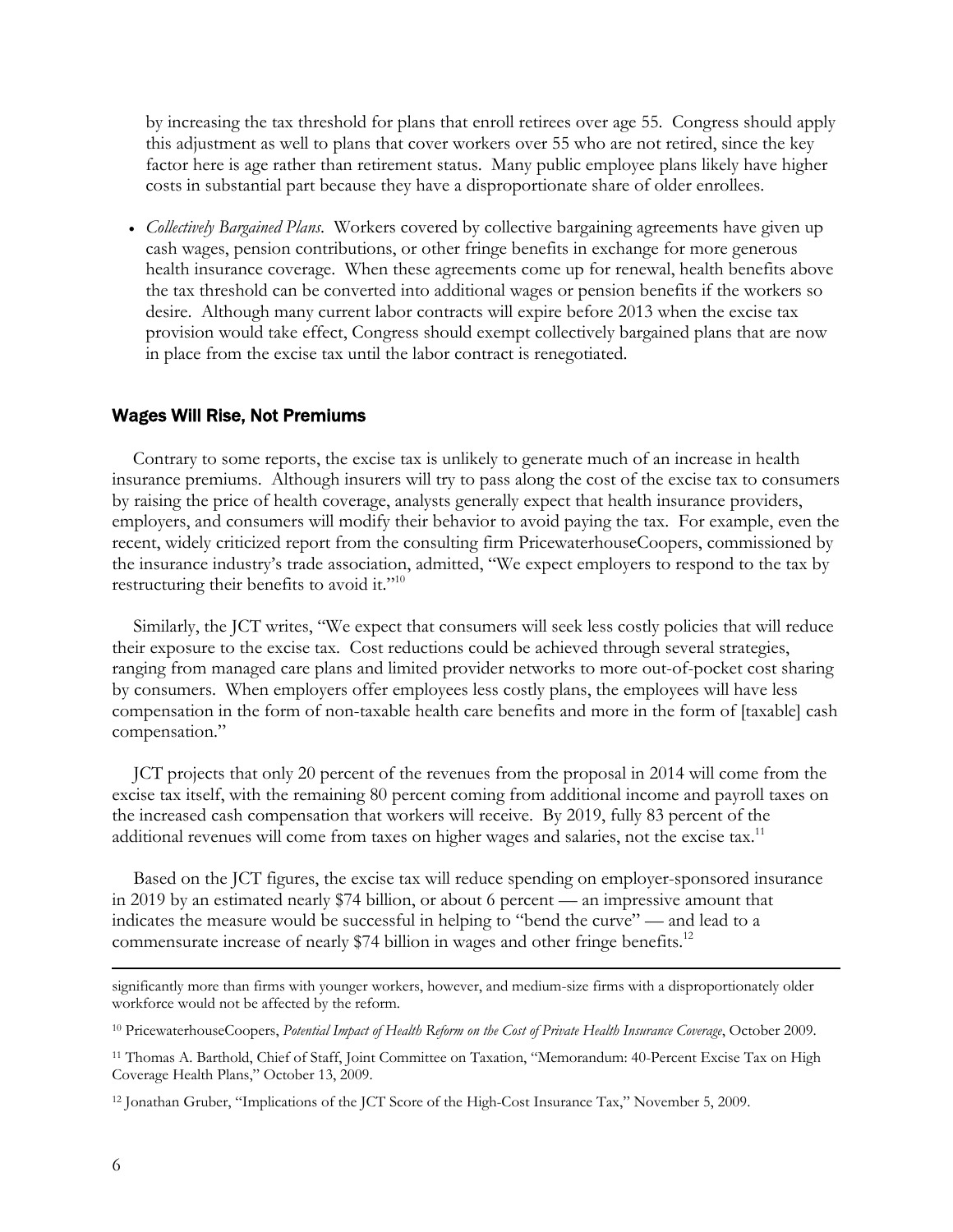## *New York Times*' Economics Writer David Leonhardt Examines the Excise Tax and Explains Why It Would Reduce Health Costsa

In a September 30 analysis of the proposed excise tax, the *New York Times'* David Leonhardt wrote:

"Insurance companies — technically the targets of the tax — would pass on the cost to employers, and employers would presumably pass it on to workers. The cost of insurance would rise. Or perhaps more likely, companies would stop offering such generous plans.

"Here's the big question, though: Would that be so bad?

"Currently, the health insurance you get from your employer isn't taxed, unlike almost all the rest of your compensation. So employers and workers have both fallen in love with generous plans. If an employer pays a worker an extra \$100 in income, the worker may keep only \$75 of it, while the government will get \$25 in taxes. But if the employer puts that \$100 toward health insurance, the worker will get all of it.

"This tax break causes us to buy more health insurance than we would if the playing field for taxes were level, much as the tax breaks for housing helped inflate the real estate bubble. In effect, the tax-free treatment is a subsidy for health insurers, doctors and hospitals. It encourages wasteful spending — the extra M.R.I., the brand-name drug that's no better than a generic, the cardiac-stent procedure that has no evidence of extending life (but does have some risk).

"If the Cadillac tax started to eat away at this tax break, you could expect three things to happen.

"First, employees would shy away from the most expensive plans. The evidence is pretty clear on this: when workers bear some portion of the cost of insurance, their choices change.

"In the 1990s, the University of California began charging its janitors, secretaries, professors and others employees a monthly fee for their health insurance plan — unless they chose the least expensive one. Many switched out of the most expensive plans, often to save as little as \$10 a month, notes the economist Thomas Buchmueller. The change also led insurers to compete harder for people's business, improving the quality of the cheapest plans at the expense of the insurers' profit margins.

"Second, the most generous insurance plans really would become less generous, but the change would probably do nothing to harm people's health. The distinguishing feature of these gold-plated plans tends to be their lack of co-payments. The \$20,400 family plan that a typical New Hampshire state employee has, for instance, includes free M.R.I's, as *The Boston Globe* has reported. And when M.R.I.'s are free, people tend to get more of them than their well-being requires.

"The most comprehensive study of health insurance, by the RAND Corporation, bears this out. People with Cadillac plans are no healthier than people with Chevy Malibu plans. (Similarly, Americans are no healthier than citizens of rich countries that spend far less on medical care.) "Taking someone who's uninsured and giving them insurance unambiguously improves their health," says Jonathan Gruber, a health economist at M.I.T., "but taking someone who's well-insured and making them really well-insured doesn't make them any healthier."

"Finally, we can expect that a Cadillac tax will, in the long run, increase workers' incomes. The money companies spend on health insurance, after all, doesn't come from nowhere. The more they spend on insurance, the less that's available for wage increases. This is why wage increases are often meager when insurance premiums are growing quickly, as has been the case over the last seven years or so."

\_\_\_\_\_\_\_\_\_\_\_\_\_\_\_\_\_\_\_\_\_\_\_\_\_\_

a David Leonhardt, "How a Tax Can Cut Health Costs," *New York Times*, September 30, 2009.